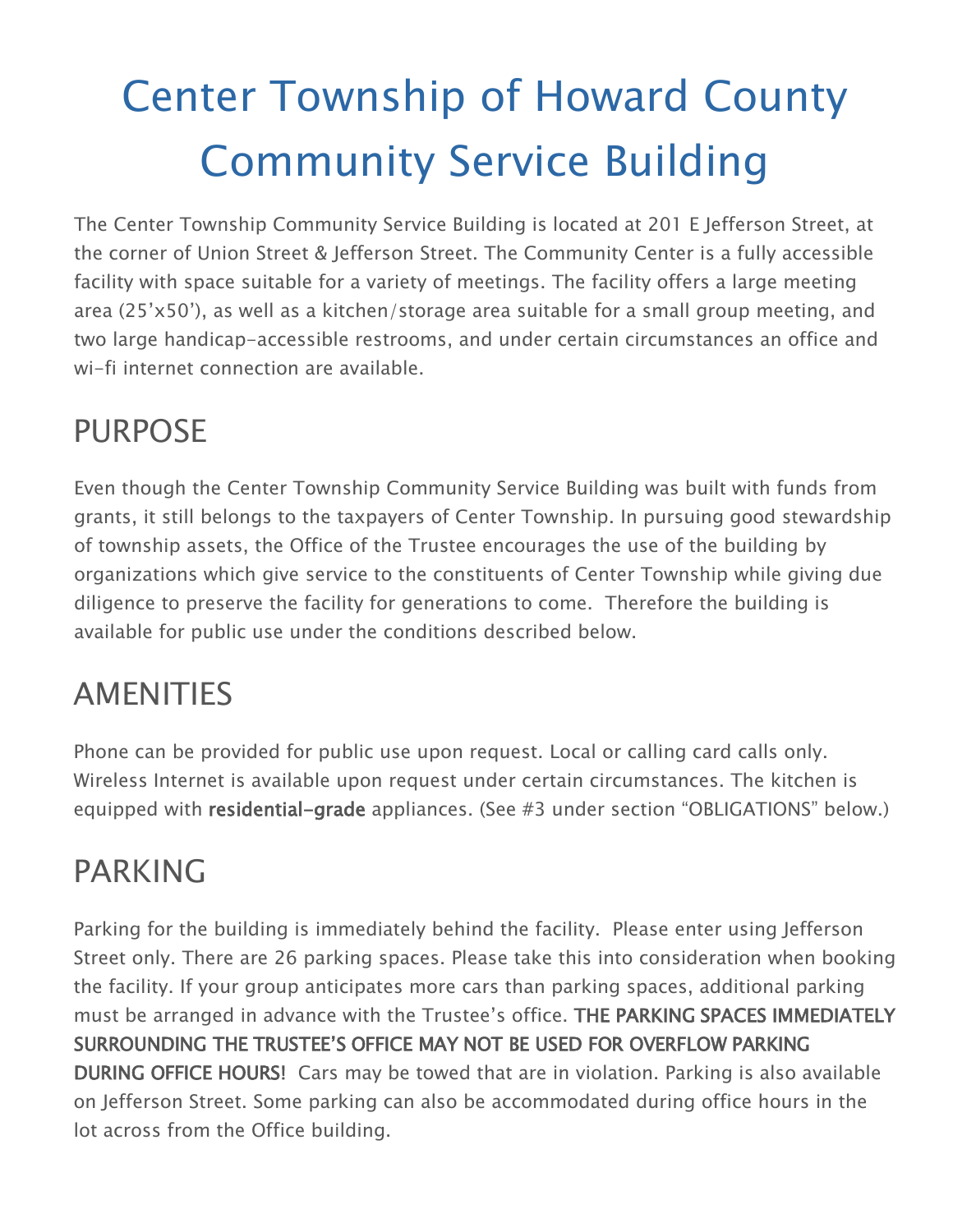# SCHEDULING

Reservations for the facility are scheduled with the Trustee's office. Inquiring organizations should authorize one individual to serve as the contact person for the group. This person will be responsible for scheduling the reservation and coordinating details with the township, including any arrangements for the building access and instructions for facility use. The contact person must be present at all times during the event and is responsible for assuring that the facility is left in its original condition. Reservations will be confirmed in writing by the township upon receipt of any applicable fees or deposit and a completed Indemnification/Release form. Therefore same day bookings are not possible. Requests should be made as far in advance as possible.

# EXTENDED BOOKINGS

An "extended booking" describes routinely scheduled meetings (ie. weekly, biweekly, monthly, etc.) that are booked for two or more months in succession. Extended bookings may not be permitted for groups with a history of cancellations.

## AVAILABILITY

The Center Township Trustee's Office will attempt to accommodate each request; however, the Trustee reserves the right to restrict frequency of use and to schedule the facility based on the best use for the community. The Trustee also reserves the right to change, cancel or revoke reservations at any time, in which case the affected group will be given as much advance notice of the change as possible.

#### SCHEDULING & RATES

Priority for the scheduling of the Community Service Building will be in this order:

- 1. Official Center Township Functions
- 2. Contractual Service Providers for Center Township
- 3. Not-for-profit organizations within Center Township
- 4. Not-for-profit organization from Howard County
- 5. All other requests

| <b>RATES</b> | $1 - 4$ HRS $$50$ |  | $ 4 - 8$ HRS $$100$ |  |  |
|--------------|-------------------|--|---------------------|--|--|
|--------------|-------------------|--|---------------------|--|--|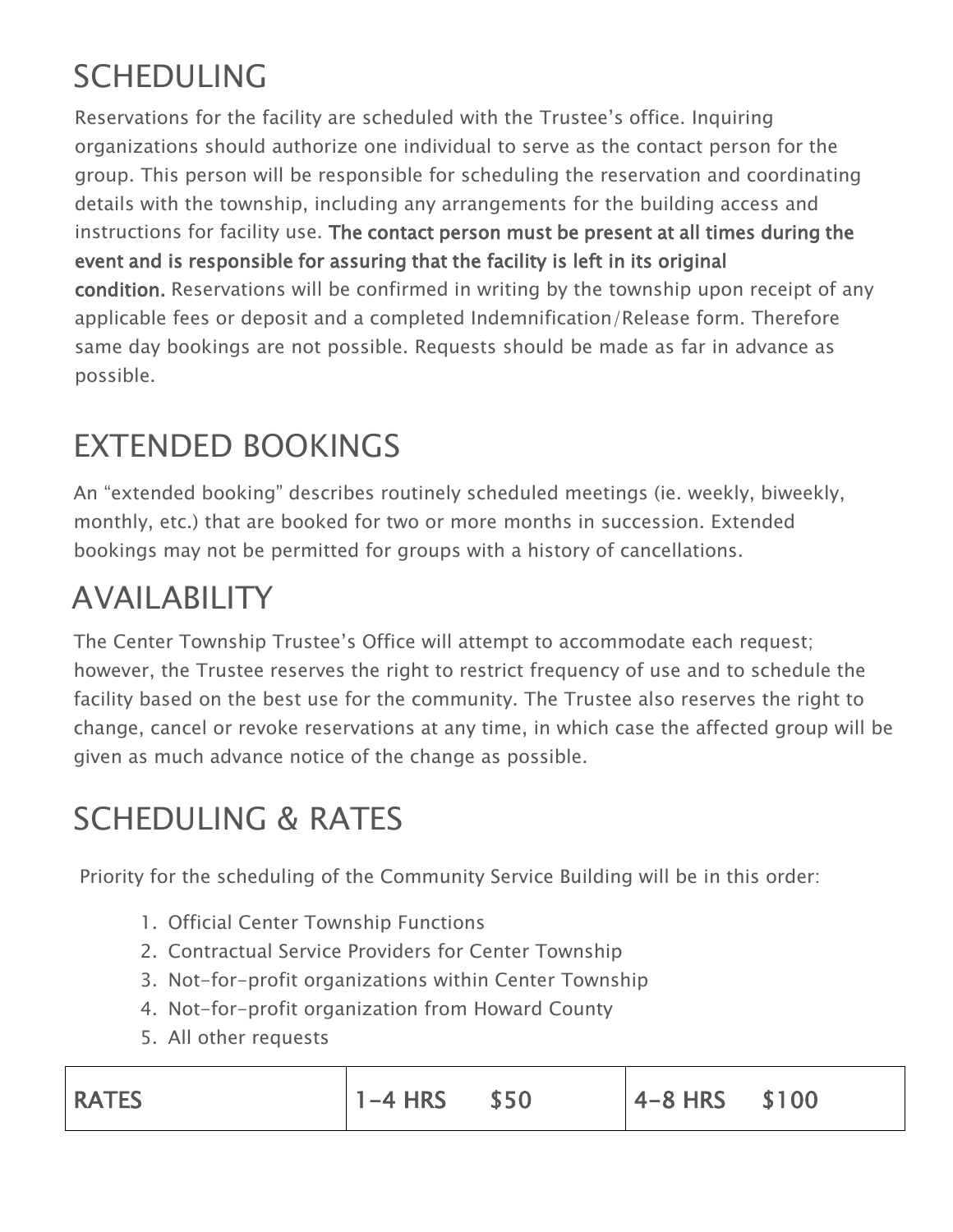# DAMAGE DEPOSITS

A refundable deposit will be required for the use of the facility and will be collected from the contact person at the time of confirmation. The deposit will be returned within 10 days if all policies for the use of the facility are maintained. The deposit may be retained if damages occur or if excessive cleaning is necessitated. Damages or cleaning costs that exceed the deposit fee will be the responsibility of the respective person/organization. A deposit of \$100 is due at the time of key pick-up.

## PAYMENT

Payment is to be made as follows: 50% at the time of booking, 50% thirty (30) days in advance, damage deposit (in the form of a Cashier's Check or cash unless preapproved by the Trustee) is due at key pick-up.

## CANCELLATIONS

This cancellation policy is necessary to provide for the best use of the Township Community Service Building. Late cancellations and "no-shows" prevent others from using the facility. Initial payment is refundable up to seven (7) days from booking. Following, there will absolutely be no refunds.

# ALCOHOL, TOBACCO, DRUG POLICY

Absolutely no alcohol, tobacco, or drugs (other than medically necessary prescription issued pharmaceuticals) are permitted on Center Township property.

# FUND-RAISING POLICY

Fund-raising IS NOT permitted on township property including the buildings.

## CUSTOM SET-UP

Current policy does not allow for set-up. While there are extra tables and chairs available, set-up needs to be the responsibility of the requesting group. It is expected that following your event, the building shall be returned to the pre-use set-up.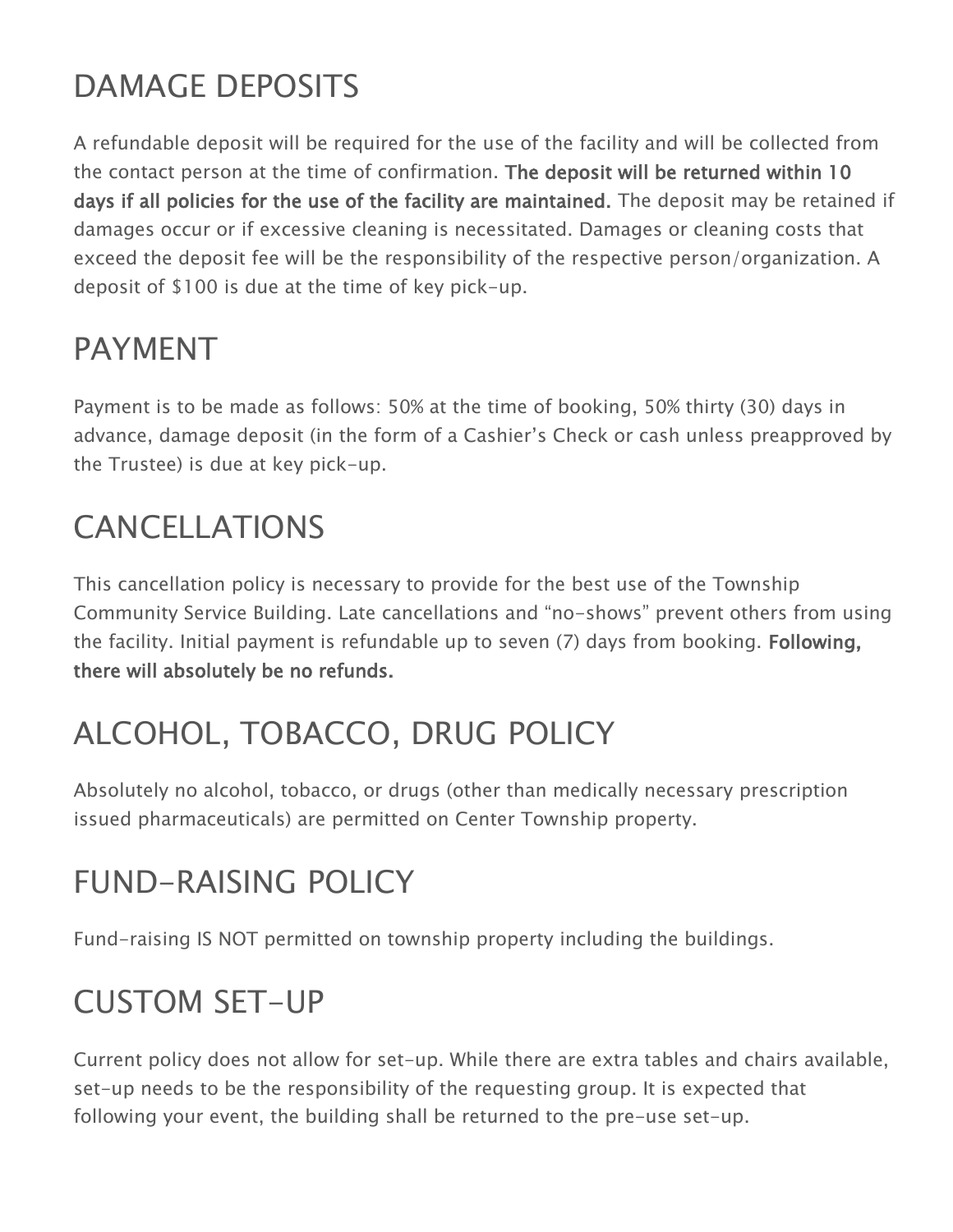# PROBLEMS DURING YOUR SCHEDULED EVENT

The Center Township Community Center does NOT employ a full-time attendant; therefore, if you should encounter an emergency any time after office hours, please refer to the call list provided at the time of key pick-up.

## OBLIGATIONS OF USER

- 1. Clean up: All persons using the Township facilities are asked to keep the rooms in a neat and orderly condition and not to affix items to the walls. Food and beverages are allowed, but they must be disposed of properly. Please remove all food waste from the building and property when leaving.
- 2. All groups doing craftwork must first cover tables. Trash is to be emptied into the containers provided in the building with the exception of food. Failure to satisfy this obligation may prohibit future use of the facilities and loss of your deposit.
- 3. Kitchen ranges are to be used for warming of food only. Actual cooking should be done elsewhere.
- $4.$  Key(s) must remain in the possession of the contact and be returned in a timely manner following the meeting/event. Failure to return key after being notified by the Trustee's office, will result in a key replacement charge. (This includes lost keys).
- 5. Building must be secured upon exit according to instructions on confirmation sheet. Failure to secure the building may prohibit future use of the facilities and loss of your deposit.
- 6. Smoking is prohibited in or around the Community Service Building. (Refer to Alcohol, Tobacco, Drug Policy above.)
- 7. Consideration must be given to neighbors. Be cautious that noise level is not disruptive to others.
- 8. Decorations may not be applied to the walls. Balloons may be brought in the day of the function. Absolutely no use of glitter or confetti. Only areas pre-arranged at reservation time are to be used by anyone in your group.